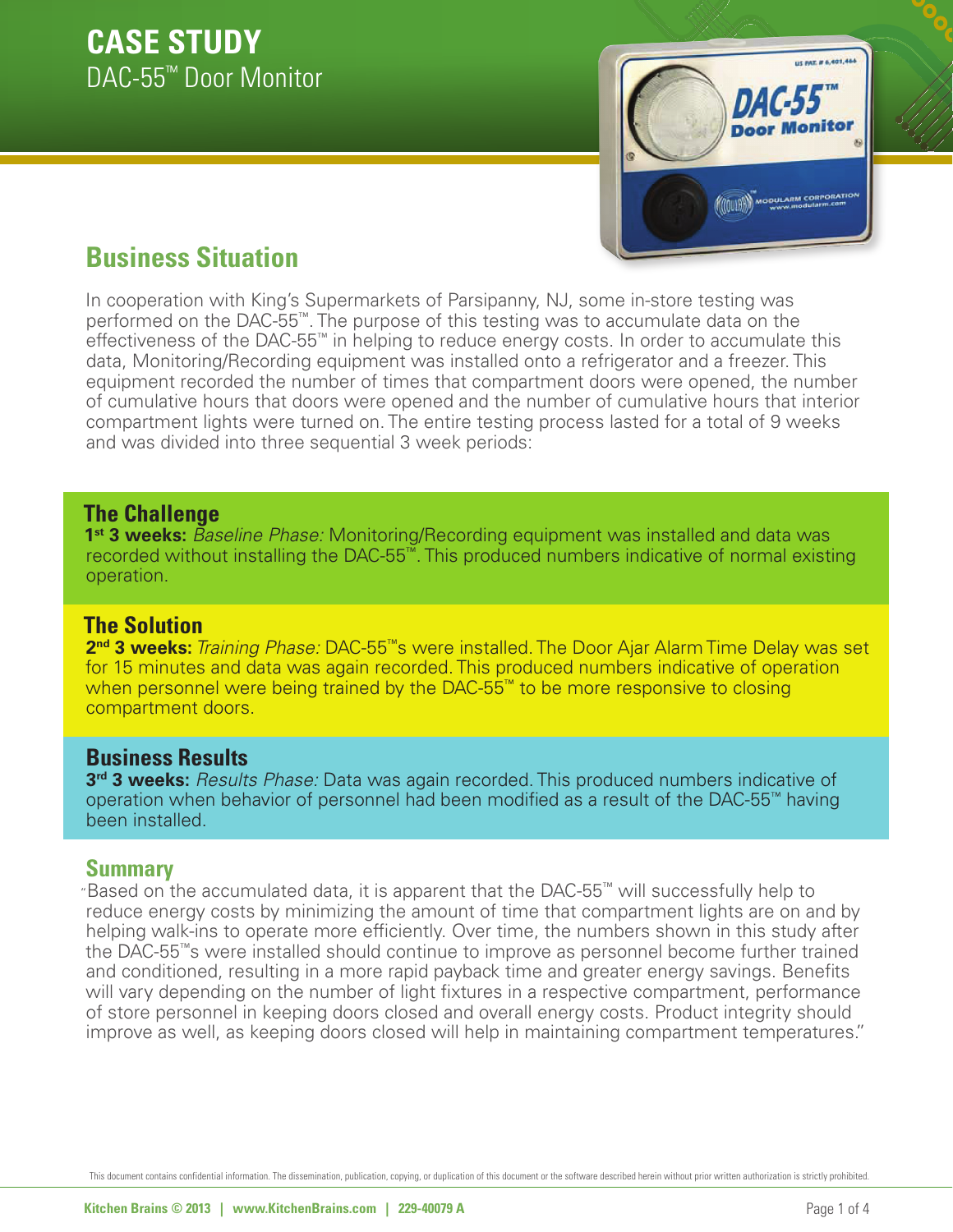**MODULARM DAC-55™ Door Monitor** Case Study

# **WALK-IN REFRIGERATOR**

## **Analysis**

**WALK-IN REFRIGERATOR:** In the baseline phase, it is apparent that personnel were leaving on reducing these numbers, thus lowering operating expenses. Simultaneously, the number **Baseline** the door opened unnecessarily for extended periods of time and that lights were left on almost constantly, 24 hours a day. Both of these conditions wasted a substantial amount of energy. Installation of the DAC-55<sup>™</sup> Freezer & Refrigerator Door Alarm had a dramatic impact of times that personnel opened and closed the door increased greatly in order for personnel to continue to gain access.

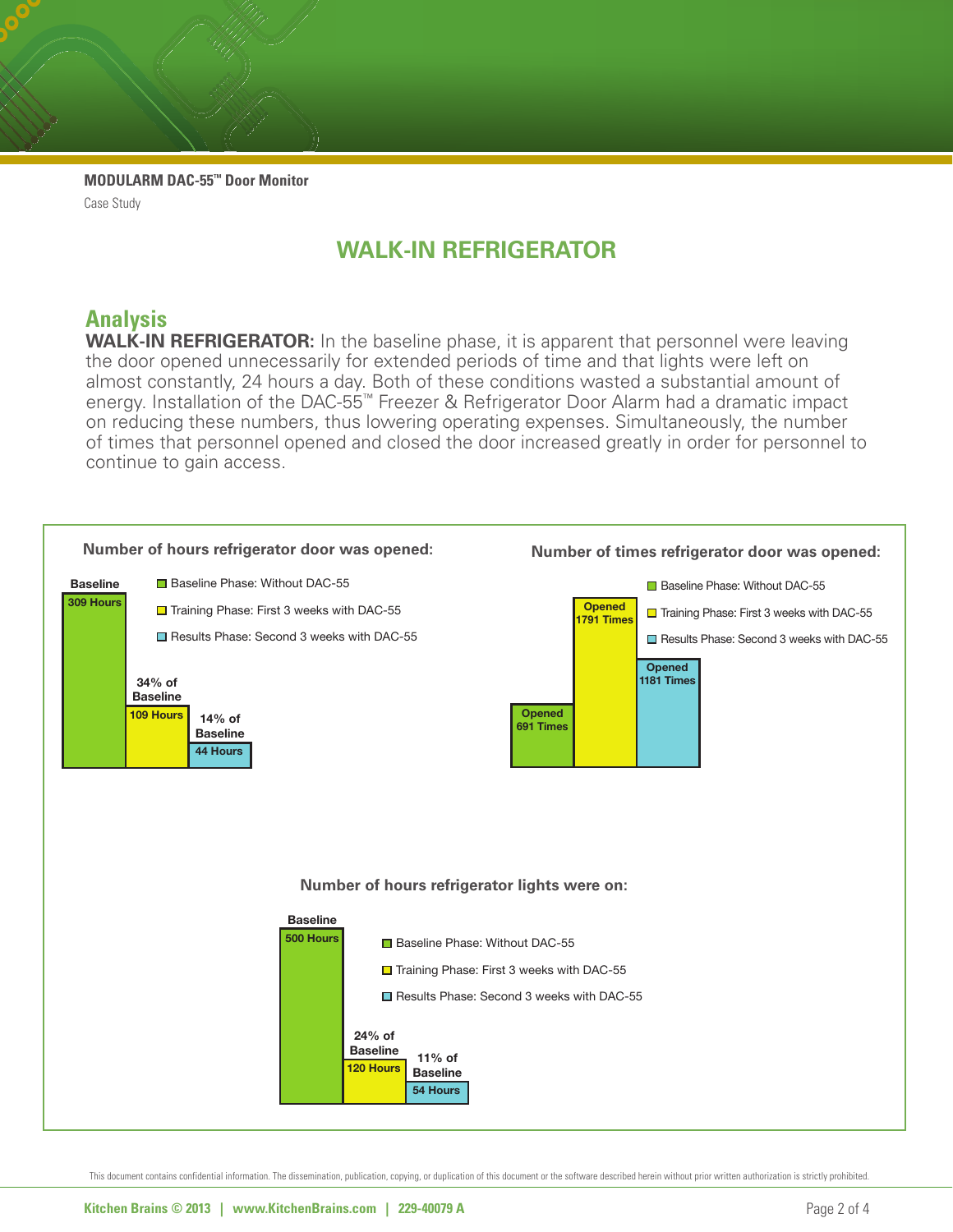**MODULARM DAC-55™ Door Monitor** Case Study

# **WALK-IN FREEZER**

## **Analysis**

indicated by the number of times that the door was opened. However, the number of hours Indicated by the namber of times that the door that eperiodic reflection, the namber of heart **45% of** reduced. As with the walk-in cooler, lights were again left on unnecessarily. The DAC-55<sup>™</sup> substantially reduced these numbers in the later phases as well. This would indicate that, in normal usage, the compartment door was occasionally left **Baseline 11.5 Hours** opened of ajai. Shee the BAC 55 was instance, the door ajai ranction alcred personnel to this condition, the door was closed and the number of hours that the door was opened was **WALK-IN FREEZER:** This compartment was not used as frequently as the Deli cooler, as opened or ajar. Once the DAC-55™ was installed, the door ajar function alerted personnel to